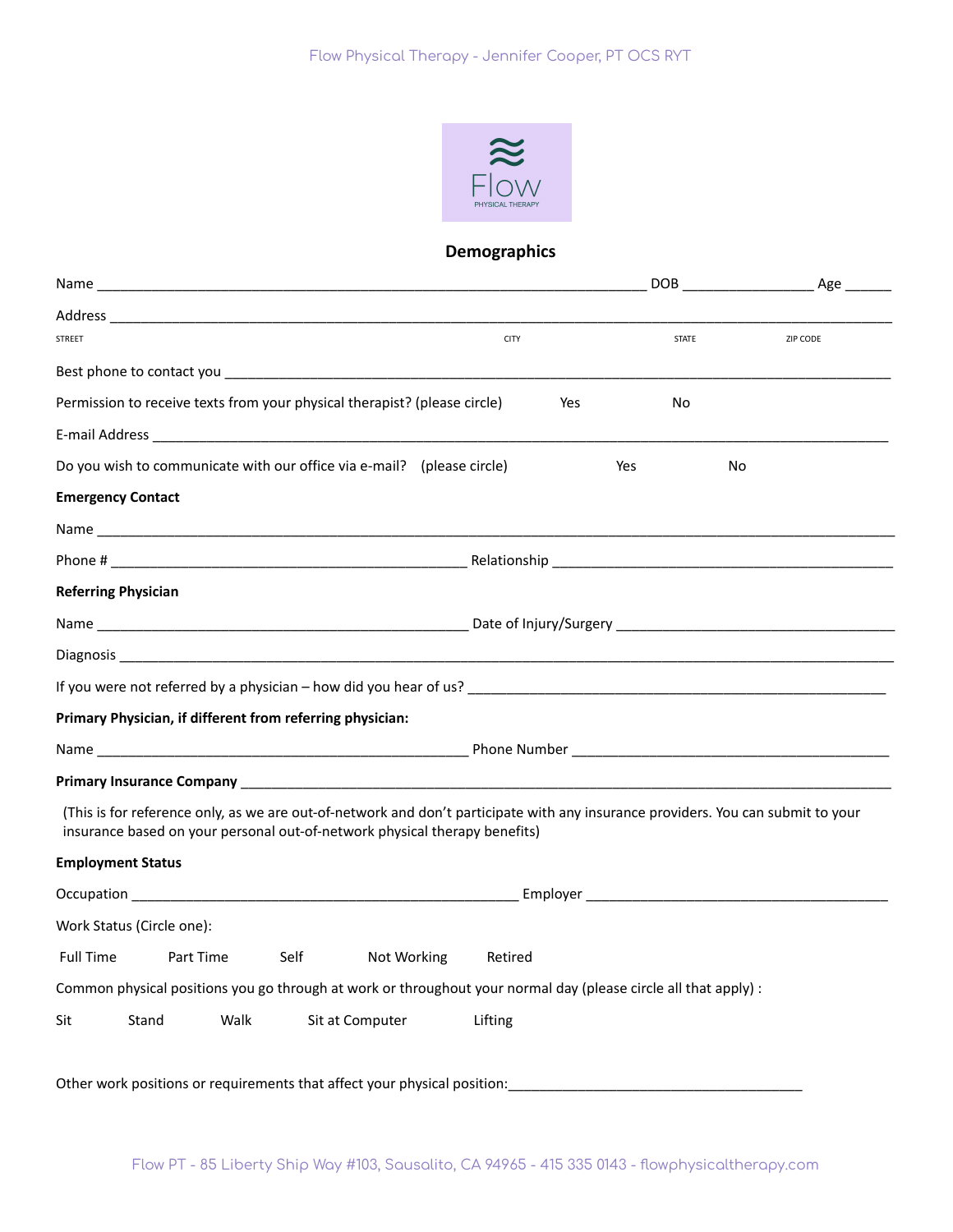# **MEDICAL HISTORY**

| Past Surgeries/                                                       |      |            |             |  |
|-----------------------------------------------------------------------|------|------------|-------------|--|
| Significant Health History                                            | Year | Procedure  | Successful? |  |
|                                                                       |      |            |             |  |
| <u>Past Muskulo-Skeletal Injuries/</u>                                |      |            |             |  |
| <b>Significant Health Events</b>                                      |      | Treatment  | Successful? |  |
| Sports/ Recreation/ Activity History - please describe:               |      |            |             |  |
| Healing Arts Treatment - massage, acupuncture, personal training, etc |      |            |             |  |
|                                                                       |      |            |             |  |
|                                                                       |      |            |             |  |
|                                                                       |      |            |             |  |
|                                                                       |      |            |             |  |
| Does your pain vary and change with position changes?                 |      | <b>YES</b> | NO.         |  |

What has been most helpful in treating your pain or condition so far?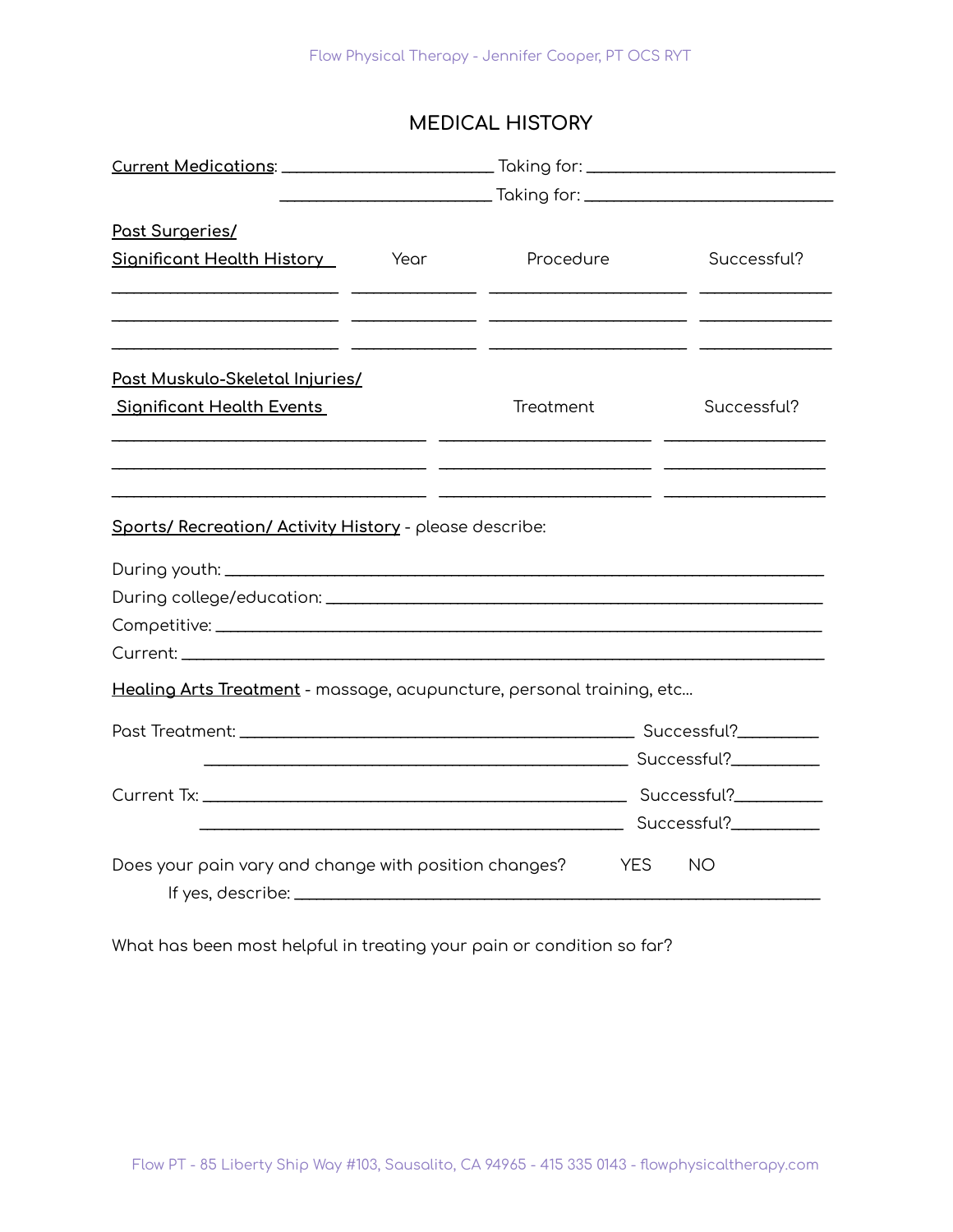#### **Symptom and Activity Report**

- 1. Primary Concern for attending Physical Therapy today:
- 2. Regular exercise engaged in this week: \_\_\_\_\_\_\_
- 3. Indicate anywhere on your body with symptoms that would be helpful for your therapist to know about today (ex: aching, numbness, tingling, sharp pain, burning, etc)



4. Level of pain/other symptom (0-10 scale with 10 being the worst):

#### **Physical Goals**

- 1. What do you hope to accomplish through Physical Therapy?
- 2. Do you have a physical event or a travel date that you are preparing for?
- 3. Please list anything else you feel the physical therapist should know regarding your injury: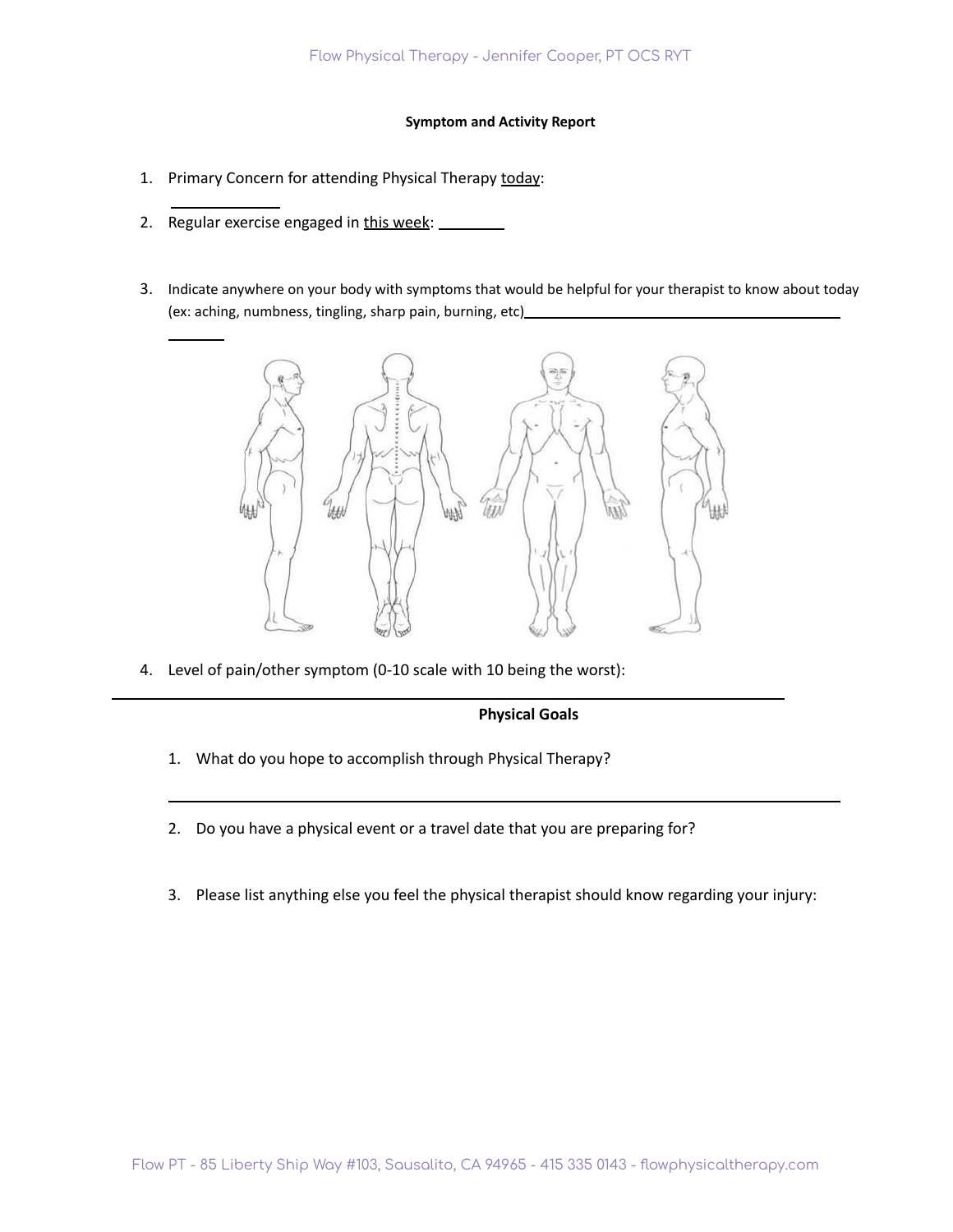#### **Consent for Treatment**

I, the undersigned, do hereby authorize Jennifer Cooper, PT OCS (Licensed Physical Therapist and Certified Orthopedic Specialist) to administer treatment as necessary. I acknowledge that no guarantee or assurance has been, nor can be, made as to the results of the prescribed treatment. Furthermore, I understand that I am ultimately responsible for payment of all services rendered, unless otherwise provided by law. Physical therapy involves massage, mobilization, exercise and other modalities to facilitate healing. This involves physical contact with my body, which I consent to. I understand that if I have questions regarding treatment, my home program, or anything in relation to my treatment, I will ask for clarification. **Initials:** Initials:

## **Cancellation Policy**

By signing below, I understand that cancellations MUST be made **at least 48 hours, but preferably 72 hours** prior to the scheduled appointment time. I am aware that I will be responsible for a fee that amounts to 100% of the scheduled session cost for no shows or late cancellations within 48 hours of the scheduled appointment time. This payment is due at the time of the originally scheduled appointment. We are a small therapy and wellness practice, and late cancellations do not allow us enough time to schedule another patient. Please be respectful of this policy and do not request for a waiver.

We understand that extenuating cancellation circumstances may occur (such as acute illness), and will be considered on a case-by-case basis. Though our scheduling program is automated to send a reminder email, there can sometimes be a glitch in the system. It is the patient's responsibility to know when the appointment is, to check with reception if confirmation is needed, and to arrive on time. Repeated cancellations and/or no shows may result in discharge from our facility. Initials: \_\_\_\_\_\_\_\_\_\_\_\_\_\_\_\_\_\_\_\_\_\_\_\_\_\_\_

## **Notice of Patient Information Practices – HIPAA Compliance**

Your personal health information is protected by law and may only be used for personal purposes, auditing purposes, and emergencies. If you provide a written authorization to release your information for any reason, you may later revoke that authorization at any time. You have the right to review or obtain a copy of your health information at any time or request a correction of any inaccurate or incomplete information. If you feel as though your rights to privacy have been violated, you may file a complaint to the US Department of Health and Human Services. Please sign below to indicate that you have read the above information and are aware that your personal health information is protected. Initials: \_\_\_\_\_\_\_\_\_\_\_\_\_\_\_\_\_\_\_\_\_\_\_\_\_\_\_\_

## **Consent for TeleCommunication during TeleMedicine**

I, the undersigned, hereby consent to engaging in telemedicine with Jennifer Cooper, PT OCS RYT as part of my treatment. I understand that "telemedicine" includes the practice of healthcare diagnosis, consultation, treatment, transfer of medical data, and education using interactive audio, video, or data communications. I understand that there are inherent privacy risks from telemedicine, including, but not limited to, the possibility, despite reasonable efforts on the part of my provider, that: the transmissions of my medical information could be disrupted or distorted by technical failures; or that the transmission of my medical information could be interrupted by unauthorized persons, out of control of the provider.

Initials: \_\_\_\_\_\_\_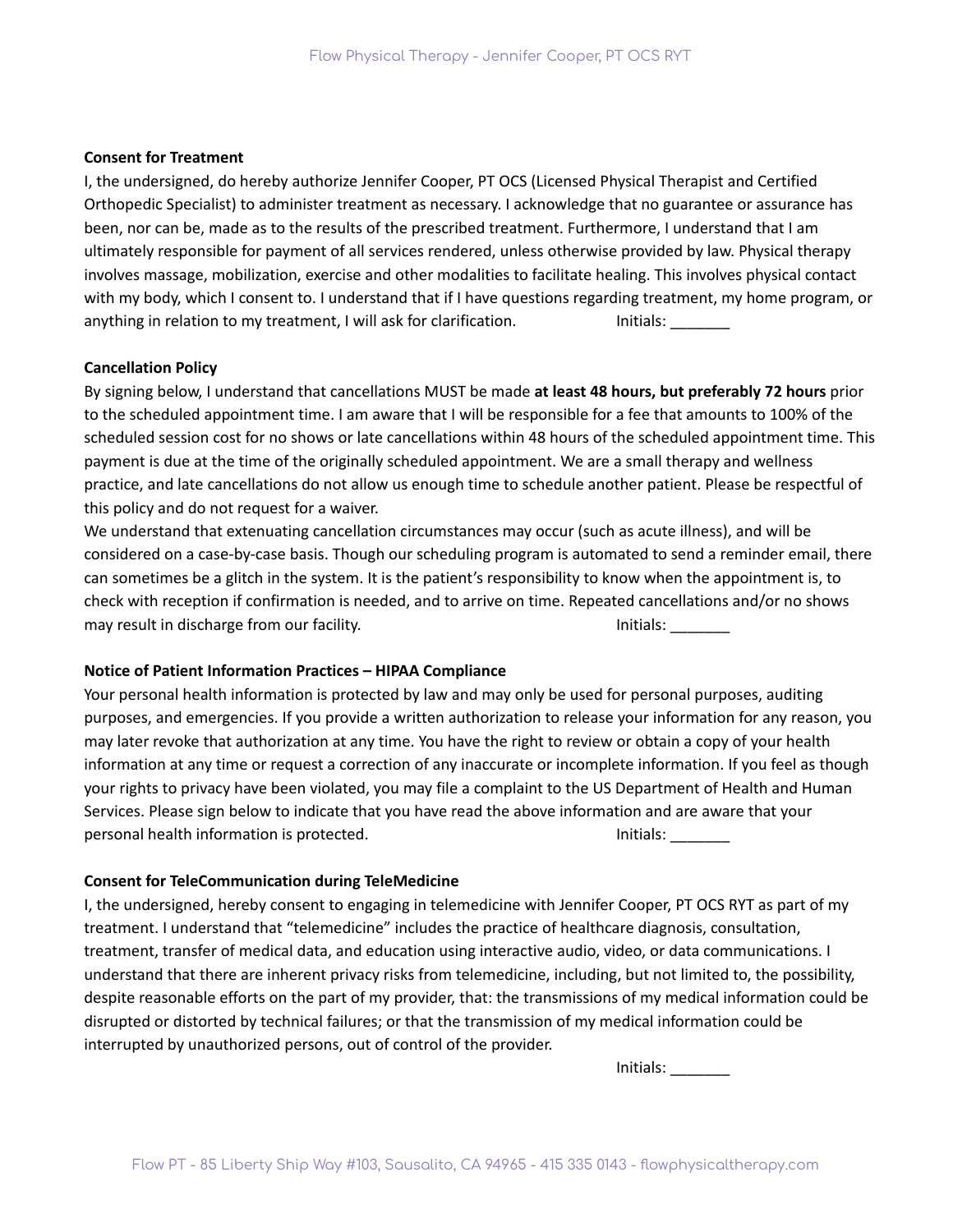## **Payment and Billing policy**

Thank you for choosing Flow Physical Therapy. We kindly ask for payment at the time of services, unless other arrangements have been made. We accept cash, check or credit card. We can arrange for billing to your accountant or personal assistant if requested. At this time we are **not contracted** with any medical insurance companies. This means that your services **may or may not** be covered under the non-provider policy with your insurance company. It is **your responsibility** to know your policy and your benefits. We will provide records of any service with us, and then you will be able to self-submit according to your plan policy. Self-submission information is usually available online, through the 800 number on your card, or through a human resource department, if available. Initials: \_\_\_\_\_\_\_

Signature: \_\_\_\_\_\_\_\_\_\_\_\_\_\_\_\_\_\_\_\_\_\_\_\_\_\_\_\_\_\_\_\_\_\_\_\_\_\_\_\_\_\_\_\_\_\_ Date: \_\_\_\_\_\_\_\_\_\_\_\_\_\_\_\_

## **Important Information If You Are Covered by Medicare - MUST READ**

If you wish Medicare to pay for your services please choose another provider. **Medicare will not allow for out of network submission**. You will not be able to change your mind later and submit. *This is Medicare's policy and by signing below you are electing for services outside of the Medicare system*.

If, based on your or your partner's current employment (and the employer has 20 or more employees, and you're over 65) then your group health plan may be considered as your primary. Only in this case will you be eligible for primary insurance submittal for these services, still never to Medicare. If you have Medicare and more than one other type of insurance, check your policy or coverage as it may include these rules about who pays first (your primary). Please keep in mind you will be asked to provide evidence that Medicare is not your primary care provider in order to receive an itemized receipt with all of the information you will need to submit to your primary care provider, not Medicare.

I, the Medicare beneficiary, or my legal representative, understand that Medicare limits do not apply to what Jennifer Cooper, PT OCS RYT, may charge for services, and agree not to submit a claim to Medicare, or to ask Jennifer Cooper to submit a claim to Medicare:

Signature: \_\_\_\_\_\_\_\_\_\_\_\_\_\_\_\_\_\_\_\_\_\_\_\_\_\_\_\_\_\_\_\_\_\_\_\_\_\_\_\_\_\_\_\_\_\_ Date: \_\_\_\_\_\_\_\_\_\_\_\_\_\_\_\_

You will now be asked to sign the ABN, which is a requirement of Medicare as proof that you understand our services will not be reimbursed at all.

#### **Advanced Beneficiary Notice (ABN)**

A signed Advanced Beneficiary Notice (ABN) Medicare form serves as proof that you, the undersigned, know prior to accepting such therapy services that you will have to pay out of pocket for said services. You must complete and sign the form on the next page before services can begin.